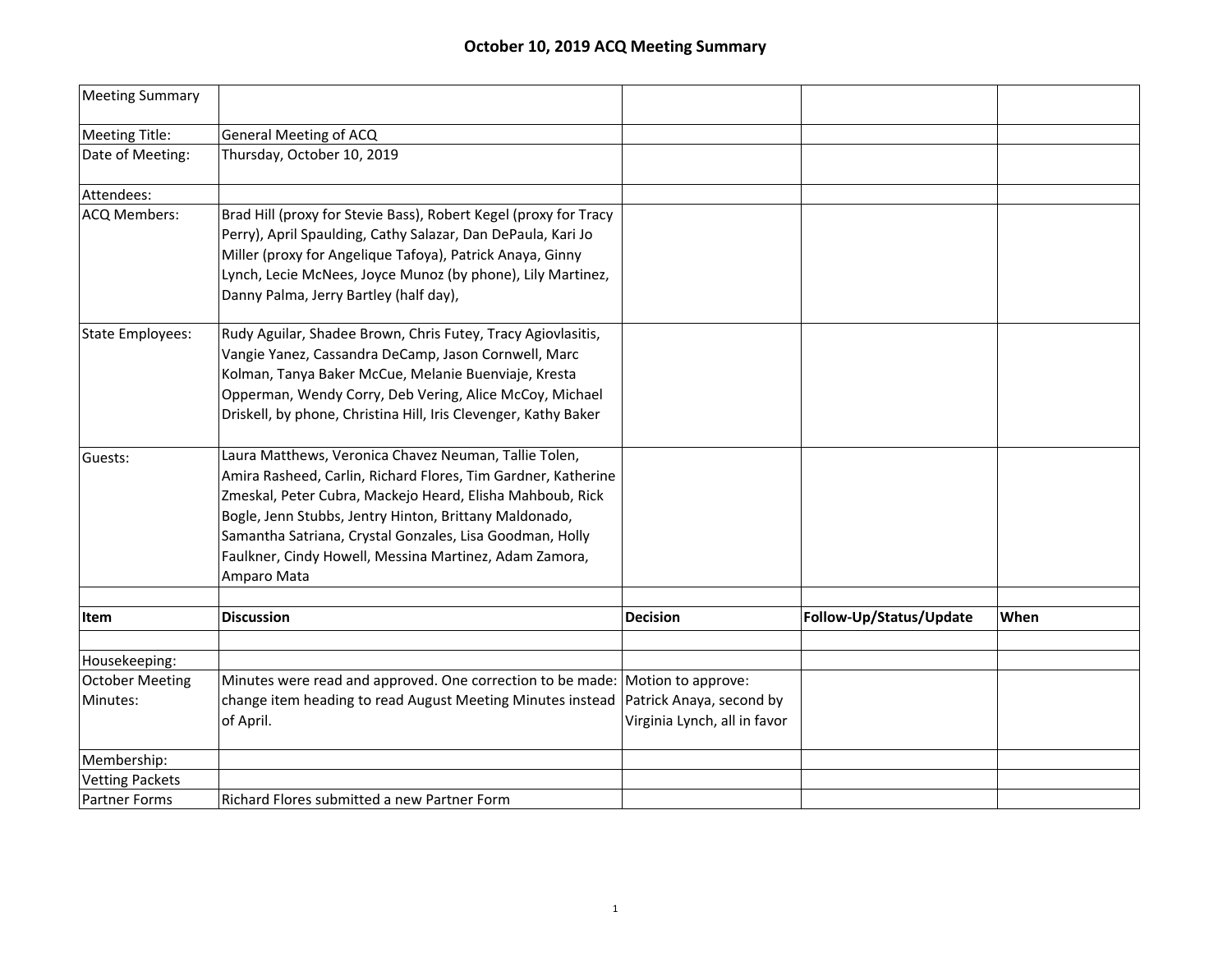| <b>Evaluation Forms</b> | Everyone is encouraged to complete an evaluation form.<br>There are three check boxes at the top of the form, please                                                                                                                                                                                                                                                                                                                             |                                                                                                                                                               |  |
|-------------------------|--------------------------------------------------------------------------------------------------------------------------------------------------------------------------------------------------------------------------------------------------------------------------------------------------------------------------------------------------------------------------------------------------------------------------------------------------|---------------------------------------------------------------------------------------------------------------------------------------------------------------|--|
|                         | check the appropriate box: ACQ Member, State Employee,<br>Guest                                                                                                                                                                                                                                                                                                                                                                                  |                                                                                                                                                               |  |
| <b>Public Comment:</b>  | There will be two Public Comment times; one right before the<br>lunch break and one at the end of the day. Public Comment<br>will be limited to two minutes per individual. When making a<br>Public Comment, please introduce yourself so it can be<br>recorded who is speaking.                                                                                                                                                                 |                                                                                                                                                               |  |
|                         | Election of Members Resumes for candidates and voting ballots were passed out<br>and voting took place. Marc Kolman tallied the ballots. There the ballot were elected to<br>was discussion on the Executive Committee candidates. Both 3 year terms. Their vetting<br>co-chairs are open and at large Executive Committee<br>members will be appointed after the co-chairs are in place.<br>The elections will be held at the December meeting. | All of the individuals on<br>packets will be sent to the<br>Governor's office for<br>approval. See Attached for<br>names and the positions<br>they will hold. |  |
| Advocates:              | 10:15 - 10:30 Laura Matthews, ABQ Peoples First - They are<br>currently working at getting it off the ground - just had a<br>listening session with DDSD - advocate for people with I/DD -<br>transportation is an issue they are addressing - another topic<br>is DDW and Mi Via wait list - What can advocates with<br>disabilities do to improve the systems?                                                                                 |                                                                                                                                                               |  |
| <b>MCO Discussion</b>   | 10:30 - 11:30 MCO Centennial Care follow up -<br>The 3 MCO organizations continued the presentation from the<br>August meeting. They spoke to the two open items:<br>Education and outreach to DDSD members who do not<br>receive services and how the ACQ can assist the MCOs with<br>the problems that currently exist                                                                                                                         |                                                                                                                                                               |  |
|                         |                                                                                                                                                                                                                                                                                                                                                                                                                                                  |                                                                                                                                                               |  |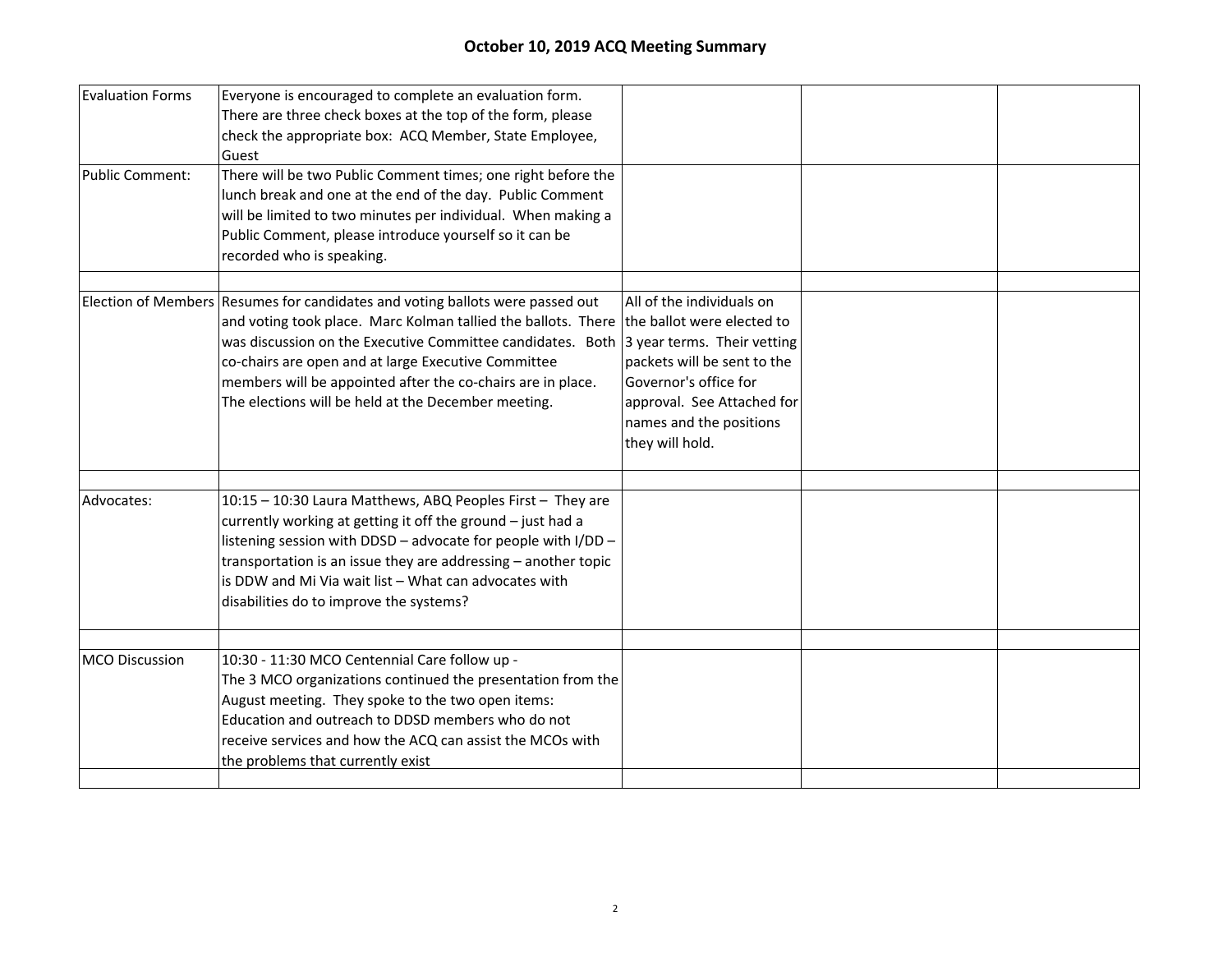| HSD Update                     | 11:30 - 11:45 Melanie Buenviaje and Kresta Opperman            |                           |  |
|--------------------------------|----------------------------------------------------------------|---------------------------|--|
|                                | Kresta gave an update on the Mi Via Waiver Renewal - they      |                           |  |
|                                | have completed the Statewide Town Halls; the Department        |                           |  |
|                                | has gathered all the information received at the different     |                           |  |
|                                | meetings; Public Comment will begin in November; the Public    |                           |  |
|                                | Comment Notice will go out in December                         |                           |  |
|                                |                                                                |                           |  |
|                                |                                                                |                           |  |
| <b>Public Comment</b>          | 11:45 - 12:00                                                  |                           |  |
|                                | Peter Cubra                                                    |                           |  |
|                                |                                                                |                           |  |
| Lunch                          | $12:00 - 1:15$                                                 |                           |  |
|                                | 1:15 - 2:00 Jason Cornwell                                     |                           |  |
| <b>Division Director's</b>     |                                                                |                           |  |
| Update                         | He reminded everyone to attend the Legislative HHS (Health     |                           |  |
|                                | and Human Services) Committee meeting and make public          |                           |  |
|                                | comment in support of the DDSD initiatives: 15.2 for rates,    |                           |  |
|                                | 7.5 for growth for DD and Mi Via waivers, 5.0 for Supports     |                           |  |
|                                | Waiver, 1.4 for growth, 2.4 for the balance of the FIT Rate    |                           |  |
|                                | Study, and 3.5 for FIT Growth - Deb Vering will give an update |                           |  |
|                                | on reoccuring funding at the December meeting                  |                           |  |
|                                |                                                                |                           |  |
| Standing Committee 2:00 - 2:15 |                                                                |                           |  |
| Reports:                       |                                                                |                           |  |
| ICC (Interagency               | April Spaulding - see handout                                  | Handout will be sent with |  |
| Coordinating                   |                                                                | Summary                   |  |
| Council)                       |                                                                |                           |  |
| Med Fragile Waiver             | Kresta Opperman - Med Frag Waiver also in the renewal          |                           |  |
|                                | process; there is a steering committee and have held Town      |                           |  |
|                                | Hall; some of the new requests are: day habs, more             |                           |  |
|                                | therapies, non-medical transportation, changes to out of       |                           |  |
|                                | home respite options, and certified medication aides; timeline |                           |  |
|                                | to go to Public Comment in January                             |                           |  |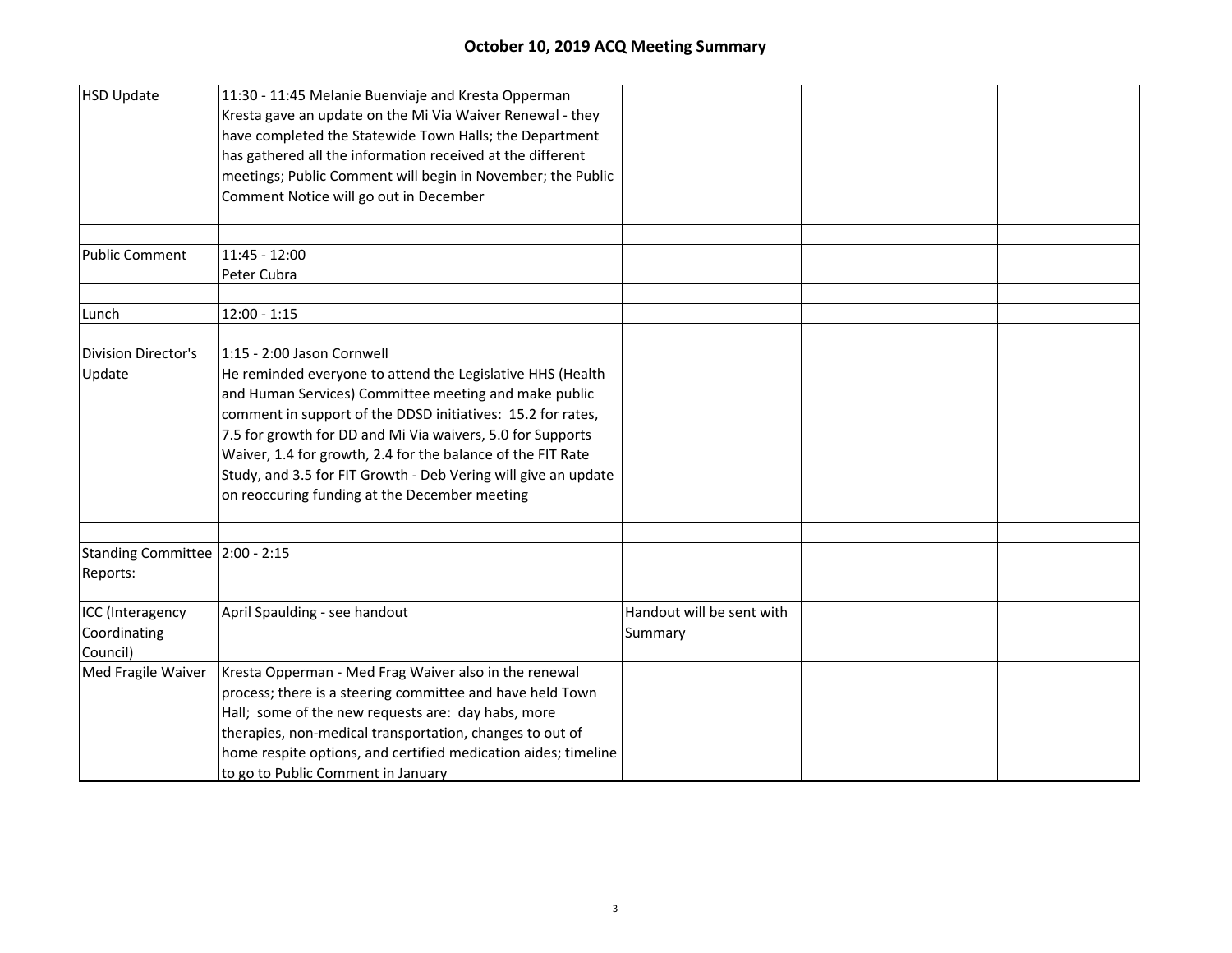| Mi Via - MVAC                       | Brad Hill - in the last meeting they dealt with several                    |                            |  |
|-------------------------------------|----------------------------------------------------------------------------|----------------------------|--|
|                                     | membership issues; they are looking at reviewing the MVAC                  |                            |  |
|                                     | by-laws to make them consistent with the ACQ By-Laws; some                 |                            |  |
|                                     | discussions about the renewal; ADDCP letter was discussed                  |                            |  |
|                                     | and a formal response was written                                          |                            |  |
| Policy & Quality                    | Chris Futey - see handouts                                                 | Handout will be sent with  |  |
|                                     | DSP certification and alternatives to DSP certification were               | Summary                    |  |
|                                     | discussed; IMB update: back log is clear, all old cases have               |                            |  |
|                                     | been reviewed; Provider Data Summary - IMB data base tracks                |                            |  |
|                                     | IMB substantiations on Provider and Individual                             |                            |  |
| Executive                           | See agenda item below                                                      |                            |  |
| Committee By-Laws                   |                                                                            |                            |  |
|                                     |                                                                            |                            |  |
| Subcommittee                        |                                                                            |                            |  |
| Updates:                            |                                                                            |                            |  |
| Wait List                           | Vangie Yanez - see handouts                                                | Handouts will be sent with |  |
| Subcommittee                        |                                                                            | Summary                    |  |
| Living Care Supports   Did not meet |                                                                            |                            |  |
| Subcommittee                        |                                                                            |                            |  |
| Employment/Comm                     | Casilda Gallegos<br>see                                                    | Handout will be sent with  |  |
| unity Inclusion                     | Handout                                                                    | Summary                    |  |
| <b>DD Waiver Steering</b>           | Wendy Corry and Christina Hill - The meetings started with an              |                            |  |
| Committee                           | orientation and going over Person Centered Planning. In                    |                            |  |
|                                     | November there will be 2 meetings. There is a virtual Town                 |                            |  |
|                                     | Hall meeting on October 20 and further into the process there              |                            |  |
|                                     | will be in person town halls. They are really focusing on                  |                            |  |
|                                     | getting a broad spectrum perspective. They will also be doing              |                            |  |
|                                     | focus groups.                                                              |                            |  |
|                                     |                                                                            |                            |  |
| ACQ By-Laws and                     | 2:15 - 3:00 Marc Kolman, Tanya Baker McCue, and Brad Hill -                | Handout will be sent with  |  |
| <b>Admin Changes</b>                | see handout                                                                | Summary                    |  |
| <b>Supports Waiver</b>              | 3:00 - 3:30 Christina Hill - Supports Waiver has a set budget              | Power Point will be sent   |  |
| Discussion                          | amount, \$10,000 yearly budget with an additional CM budget - with Summary |                            |  |
|                                     | see Power Point                                                            |                            |  |
|                                     |                                                                            |                            |  |